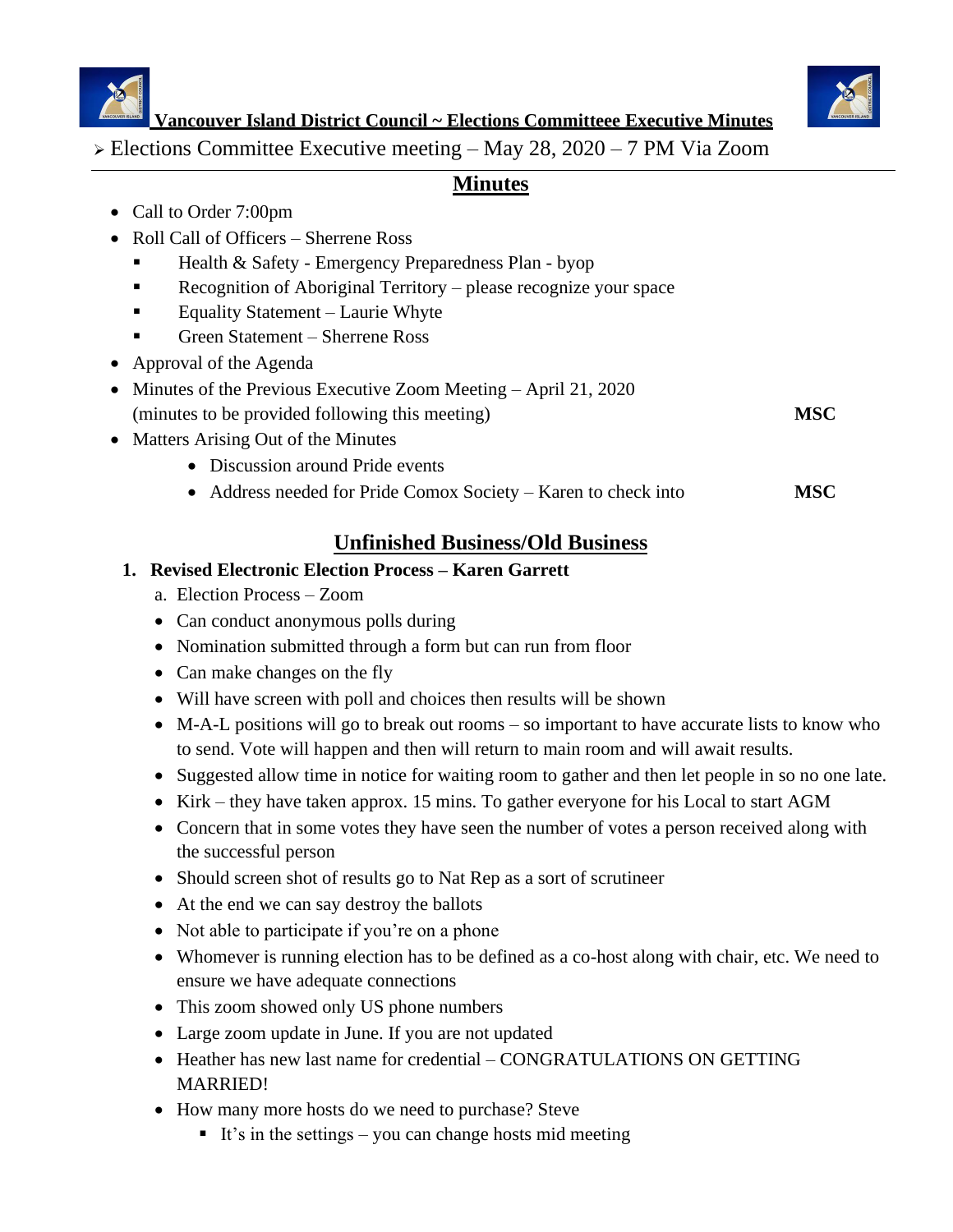- Suggested to open chat screen during meeting so you can see everything going on
- Karen to connect with Steve if we need an upgrade to Zoom to allow additional hosts

### **2. Executive at Large Report Out on Local Credentials**

**Stacey** – 727 cannot connect

**Kirk** – initial email had lack of response  $2<sup>nd</sup>$  generated better response

Majority sent in new credentials

Email list from president will suffice during this time

Pretty good locals

**Tiffany** – got a little distracted with bargaining

Got her message out today

Heard from 1858 today

Awaiting 3570 to reply

**Kevin** – feedback given

**Dan** – sent a couple of prods to 2 of my locals

358 and 50 renewed via email

**Martha** – local 798 & 4601 merged will remain as 798

**Wayne** – have only heard back from one local

### **3. Local Credential Update – Sherrene**

- Asked Sub Election committee if we will use the list created by the response and the delegates with current credentials from April 2019? Answer was yes
- Concern that Locals are not being reached

**Michelle** - Is this an Exec Mtg and then General Meeting - **Amber** - yes

### *Discussion held*

**Sarah** – what a privilege to be on this committee with such knowledgeable people. Very grateful to work with Kirk and Karen.

### **4. May Fundraiser – send donations to:**

Forward House.com Box 752 Parksville BC V9P 2T9

### **Motion:**

| VIDC to donate \$200 to Forward House in Parksville as the May Fundraiser       | <b>MSC</b> |
|---------------------------------------------------------------------------------|------------|
| To donate \$150 to Forward House in Parksville from the Young Workers Committee | <b>MSC</b> |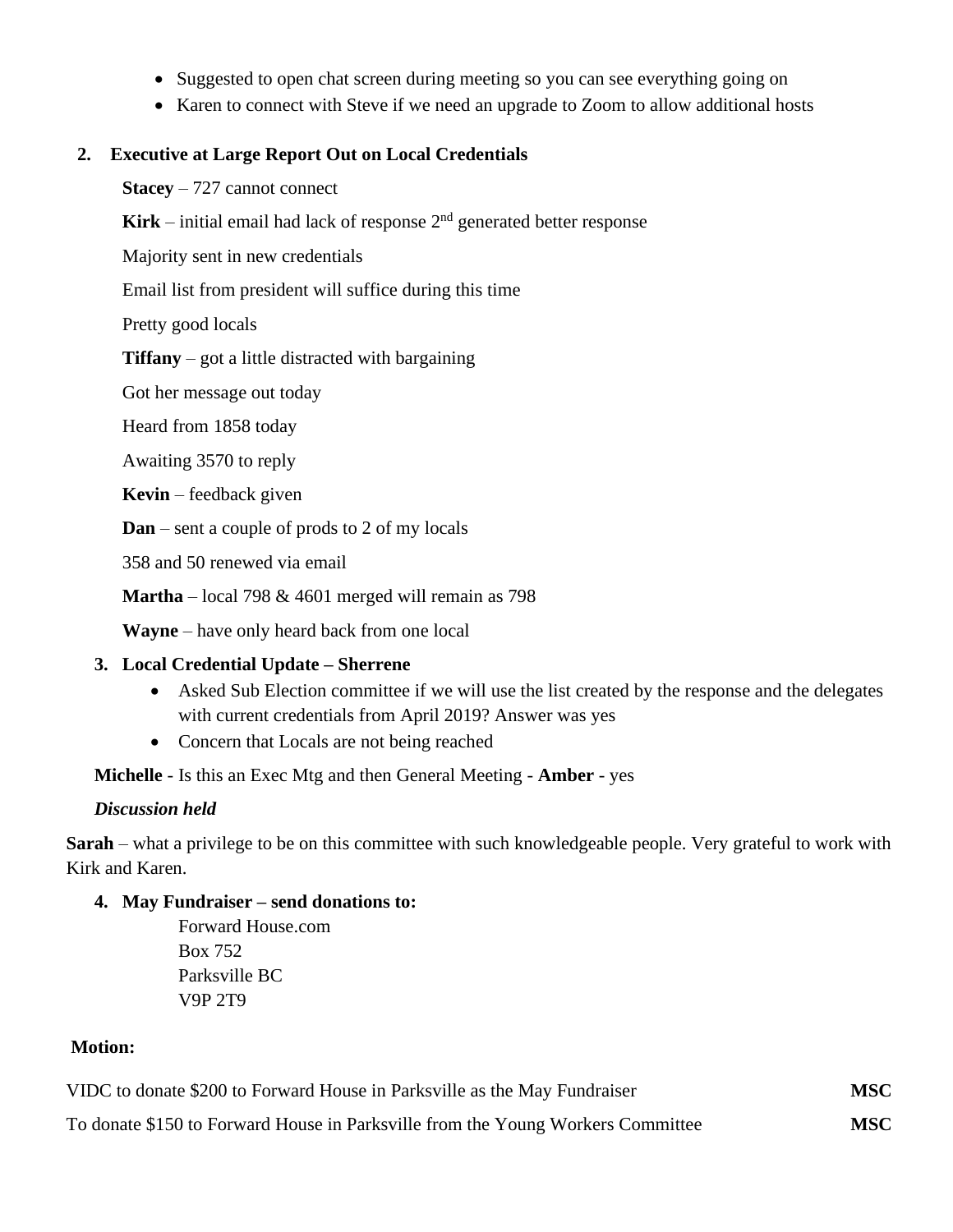### **5. Miner's Memorial – June 19 – 21, 2020**

- Virtual Miner's event as advertised
	- o CRCLC is withdrawing financial support this year due to the labour unrest at the Museum
	- o There will be a union led virtual event instead for 2020

### **Motion:**

VIDC suspend its financial support of and participation at the Cumberland District Museum and

Archives 2020 event **MSC** 

VIDC draft a letter to the Cumberland Museum regarding why we have withdrawn our support **MSC**

VIDC donate \$200 to the Campbell River, Courtney & District Labour Council toward the

virtual 2020 Miner's Memorial celebration **MSC**

- Amber and others will still be camping June 19-21
- Feel free to stop by and physically distance a visit

### **New Business**

- **1. Strategic Planning – September - Amber**
	- Need to make a plan
	- CUPE BC working on making theirs happen as well
	- How do we move forward? Time to make plans
	- Not sure what September will look like we have to think outside the box and look at all of our options and what all our possibilities are

**Steve** – Coast – Sill has Sept meeting on the books. Also looking to give us a bigger space so we can spread out

**Dan** – CUPE BC looking at doing Committee meetings virtually. Email out to Committee members to see what technology is avail

**Sarah** – Now good time as any to think about budgets for Committees

**Amber** – We will keep on the agenda for June  $13<sup>th</sup>$ 

**2. June 13th, 2020, Executive and General meeting times Sarah**

- Any additions to June 13 agenda?
- Looking at time change need to limit both meetings to 2 hrs each
- United Way built in breaks in zoom mtgs for 15 minutes
- Ask Local reports be submitted electronically  $-$  if someone has to speak, limit it to 1 minute

### **Karen**

• Suggest ALL reports be summarized in the minutes

**Rob**

- You can say all you want to accomplish is certain business, anyone can call for adjournment
- Can suggest we can send all reports out by email
- You still want a mtg within a timeframe